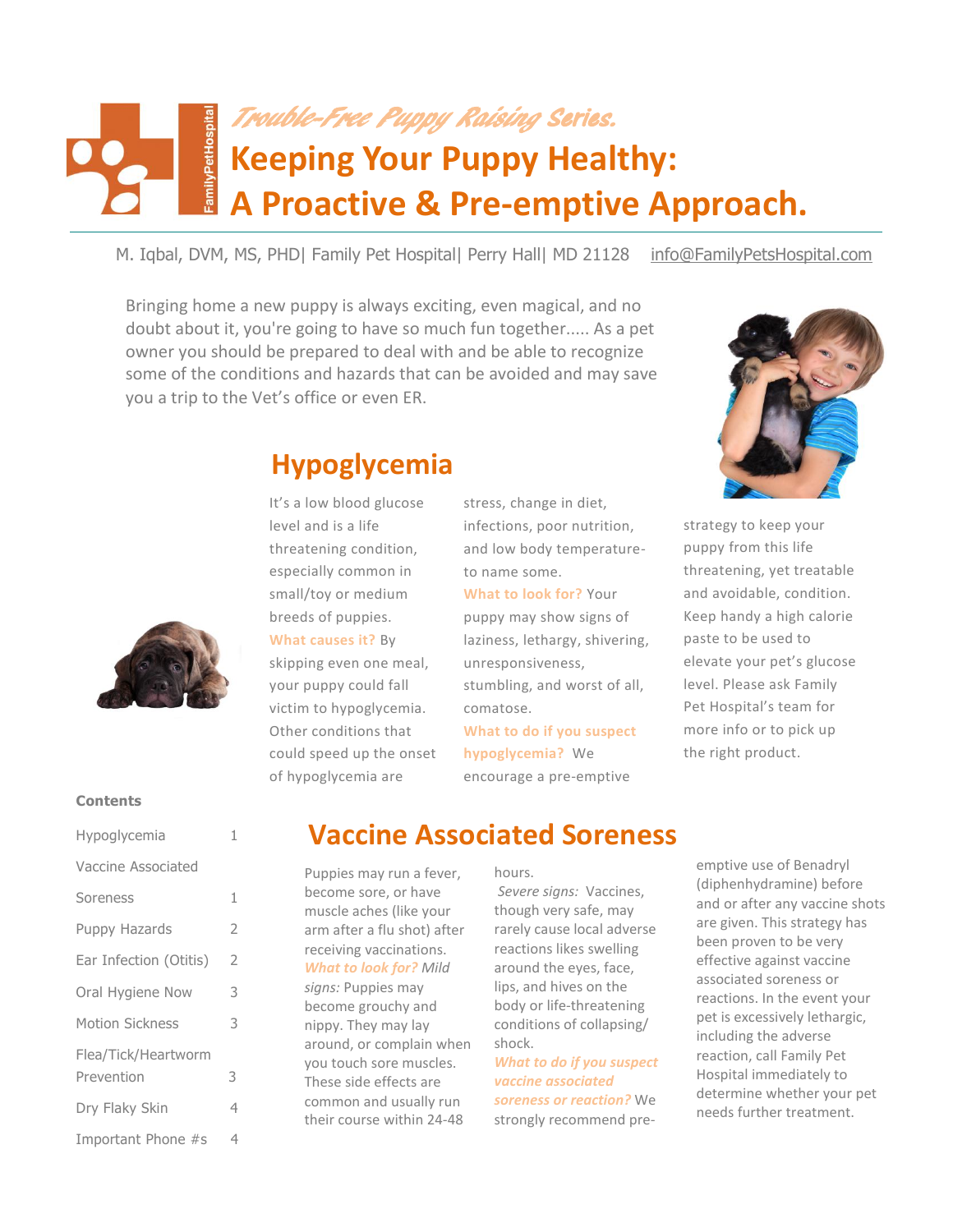#### **Do You Know Our SavingPlans?**

You can SAVE more than **64%** on annual preventative care of your NEW puppy. Learn more by visiting: [www.FamilyPetsHospital.com](http://www.familypetshospital.com/)



# <sup>2</sup> **Puppy Hazards**

Preparing your home for the arrival of a new puppy is important for the safety of your new family member. Keep your puppy's perspective in mind – your new family member is only a few inches off the ground.

### *Physical hazards.*

Furniture/stair/electrical wires are the most important ones- falling may cause trauma or chewing on wires may pose electrocution. *Ingestion hazards.* Trash can, clothes (undergarments, socks, nylon, or pantyhose), fish hooks, fishing equipment, needles, coins, office supplies, rubber bands, hair ties, kids' toys, especially stuffed animals- not all toys are safe for every puppy, and cat litter boxes.

*Chemical hazards. Indoors:* Household cleaners, toilet bowl sanitizers, paints, varnishes, drain openers, batteries, car anti-freeze (ethylene glycol will cause death even if a small amount

#### is ingested).

*Outdoors:* Herbicides, pool water/chemicals, certain mulches, and lawn fertilizers, cigarettes (including the butts).

*Table scraps:* Chocolate, grapes and raisins, any human food.

*Medications:* Any medications that you may have at home, child proof containers can easily be chewed through, vitamins and supplements in excess. *Insect and other critters:* Insect bites/stings, ingesting

rats or snails that were poisoned with rat or snail bait.

*Holiday hazards:* Tinsel, ornaments, tree water, climbing trees, decorations, candles, and extra candy around the home. *What to look for Puppy* 

*Hazards:* Decreased appetite, increased water consumption, excessive salivation, vomiting, diarrhea, skin redness, seizures,

limping, crying, or any other sign that your pet is not acting like herself. *What to do if you suspect your pet* **may have ingested an abnormal substance?** Call Family Pet Hospital immediately. *Note:* There is specific information that you will need to provide to us if you do think that your pet has gotten into something poisonous: Any packaging that lists active and inactive ingredients in the suspected products. When was the incident occurred? How much of the item your pet could have gotten into. If you have questions about items in your house or the health of your pet please contact us. For after-hours care call 1- 888-426-4435 to begin a consult with the ASPCA or call area ER.

#### **Watch a video to learn more about cleaning your puppy's ears?** Visit Pet Health Resource Center at [www.FamilyPetsHospital.com](http://www.familypetshospital.com/)

# **Ear Infection (Otitis)**

Ear infection is very common in puppies and such puppies are noticeably unhappy. *What causes it?*

Conditions conducive for ear infection are high humidity, high ambient temperature, hair in the ear canals, and anatomy of ear – floppy ear breeds are more prone to such infections. Moisture trapped in the ear canal and warm moist environment creates favorable condition for bacteria and yeast fungus

## to grow rapidly.

*What to look for?*  Excessive ear scratching, rubbing or head shaking, head tilting, redness/ swelling in the inner ear flap or canal of the ear. and unusual ear smell. *What to do if your puppy has ear infection?* If

suspected, your puppy may need an "ear swab test" to diagnose the cause of the infection and to appropriately treat the ears.

*Pre-emptive guard against ear infection.*

- Plucking hair and cleaning your puppy's ear on regular basis.
- Avoid getting water into your puppy's ears when bathing or cleaning after any bathing and swimming.
- Check your puppy's ears at least once a week for wax buildup or debris, especially if he plays outdoors in windy conditions.

Discuss with Family Pet Hospital's team how you can keep your puppy's ear healthy.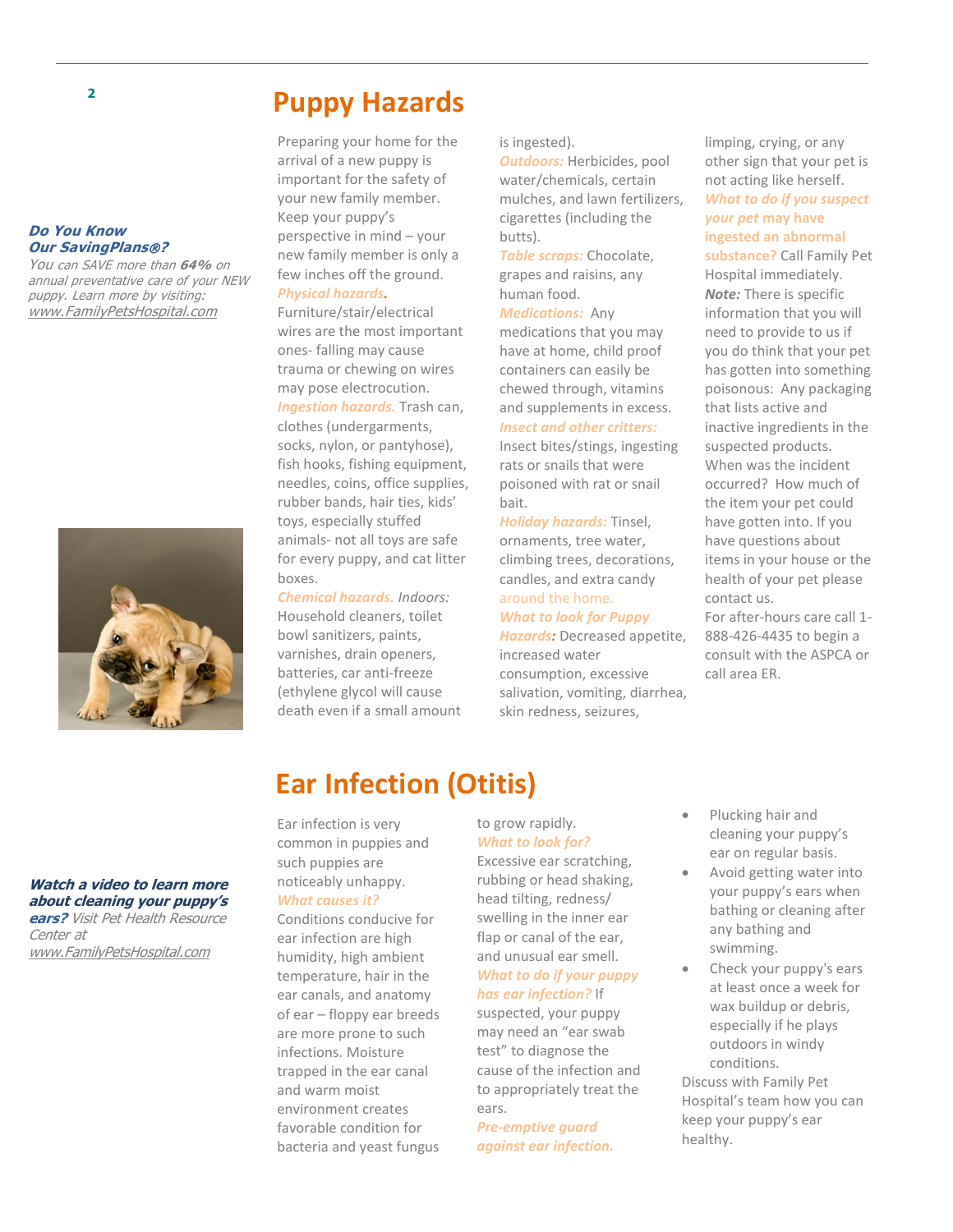## **Oral Hygiene Now!**

The road to good quality of life, great health, and longevity of your puppy starts now with good oral hygiene. Small/toy/medium sized breeds are more susceptible to contract oral diseases as early as 9 month of age.

## *Why is Oral Hygiene*

*Important?* "*Prevention is better than cure*". Poor dental hygiene in pets can cause problems such as inflammation of the gums, periodontal disease (where support structures of teeth are chewed up), abscesses, tooth loss, and infections. Also, bacteria from the mouth can get into the pet's blood stream and affect certain organs such as the liver, kidneys and the heart.

### *What to look for?* Halitosis, *aka* bad breath and tartar or calculus are easy to spot. Oral ailments can be detected by changes in the

gums- redness, bleeding, recession etc. *Preemptive is the way to* 

*go.*

- Get your puppy trained for dental brushing.
- Use CET chews or water additive
- Get professional teeth cleaning once a year.



**Watch a video to learn more about brushing your puppy's teeth?**  Visit Pet Health Resource Center at [www.FamilyPetsHospital.com](http://www.familypetshospital.com/)

## **Motion Sickness**

As you've probably already figured out, puppy *[motion](http://pets.webmd.com/dogs/dogs-and-motion-sickness)  [sickness](http://pets.webmd.com/dogs/dogs-and-motion-sickness)* is real and it can make even the shortest trips stressful for you and your pooch.

*What to look for?* Inactivity, listlessness, uneasiness, yawning, whining, excessive drooling, and vomiting. *What to do if your pet has* 

#### *motion sickness.* The best way to prevent travel sickness is to make the car ride as comfortable as possible for your puppy. *Tips to alleviate or prevent motion sick:*

• Face your puppy forward while you're traveling – your puppy will experience fewer nauseating visual cues.

- Lowering your car windows a couple of inches while the car is moving. This helps balance the air pressure inside the car with the air pressure outside Also, be sure to keep the car cool and well ventilated, as a hot or stuffy vehicle can contribute to unpleasant sensations for your puppy.
- Limiting your puppy's food consumption prior to travel. *Stress alleviating tips:*
- Gradually building your puppy's tolerance to car trips; start by getting your puppy used to

approaching the car, then spend some time in the car with the engine off. When your dog is ready, take short trips (around the block, for example) to build tolerance before progressing to longer car rides. Using treats to make the car a fun place for your dog (but be careful you don't give too many and make your dog nauseated).

 Take a break from car trips for a week or two or change cars etc.

Benadry de la component de la component de la component de la component de la component de la component de la

## **Prevention is the way to go against:**

 ${\rm F}\!{\rm le}$ as  ${\rm \&}$   ${\rm T}\!{\rm c}$ ks. Fleas are a terrible nuisance to pets and humans alike. Fleas reproduce quickly, are difficult to control, and can cause flea allergy dermatitis, tapeworm infestation, or even anemia in pets. Ticks can also transmit Lyme disease, Rocky Mountain spotted fever, and Ehrlichiosis.

Heartworm Disease. Heartworm is a condition in dogs caused by a certain type of parasite

transmitted through mosquitoes. Heartworm is a fatal disease and expensive to treat. Even more disturbing is the fact that this disease is very prevalent in the US.

Good News. There are several options to keep your pet free of fleas/ticks and heartworm disease – ask us which product is best for your pet.

## **Monthly- Year round Prevention Works Better!**